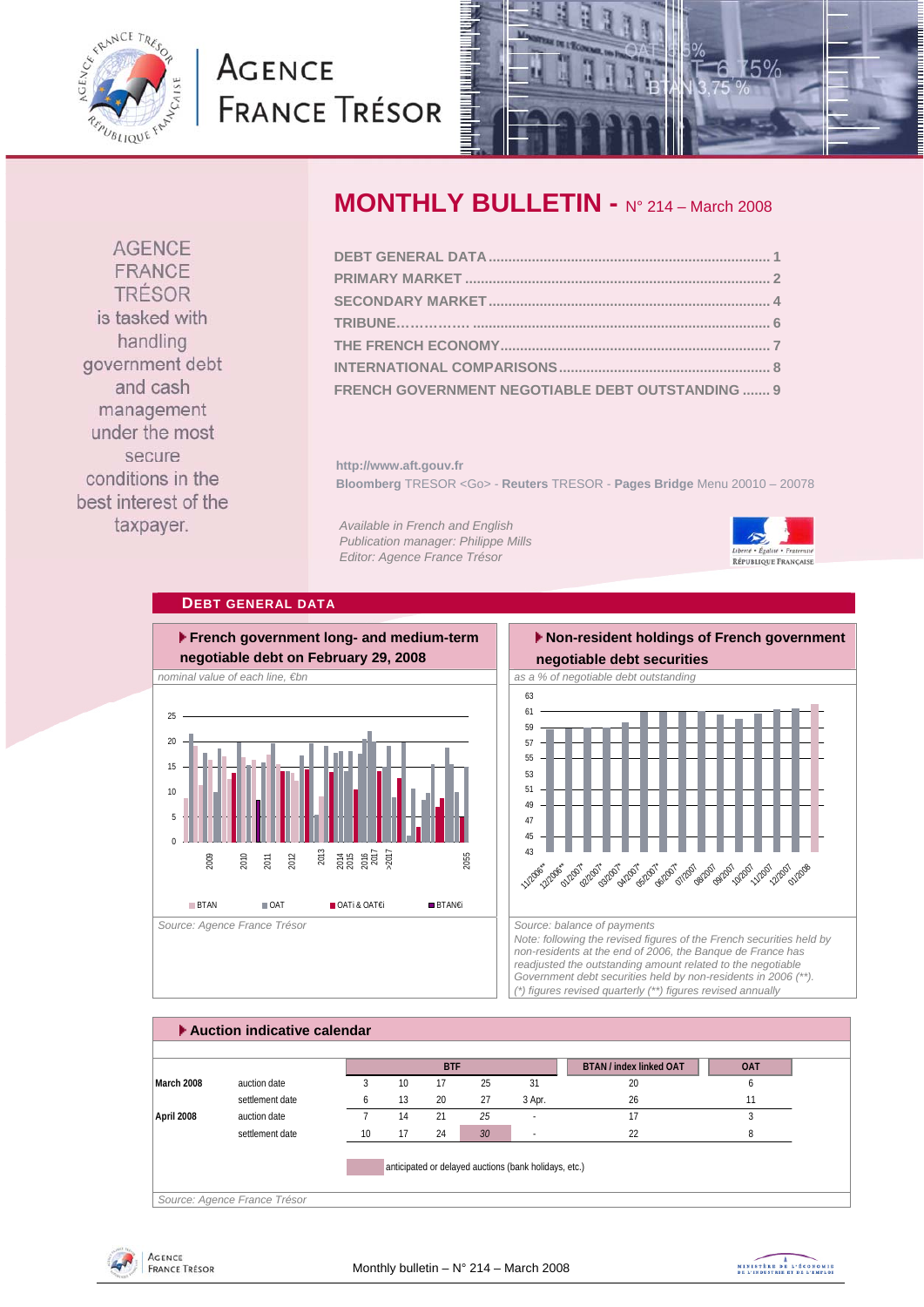## <span id="page-1-0"></span>**NEWS AFT bolsters operational security**

The SIFT computer system has been fully operational since late 2007. Designed to support the work of *Agence France Trésor*, it includes three main inter-related software applications. The first one, SIFT-Marché ("SIFT Trading"), covers the cycle of market transactions carried out by AFT, from initial trading all the way to government accounting. The second one, SIFT-Trésorerie ("SIFT Cash Management"), is the tool for managing financial flows of both the central government and the so-called "Treasury correspondents" (chiefly stateowned entities and local governments). It does not cover activity in the interbank market and short-term government issues (BTFs), which are handled by SIFT-Marché. The third one, SIFT-Infocentre, collects all of the Agency's internal and external data and renders it usable for historical accounting and forecasting.

SIFT is the outcome of the major IT system overhaul decided upon in 2002. The SIFT project itself started up in early 2004, following an initial call for tenders in 2003.

SIFT provides the Agency with a number of significant benefits. To begin with, it allows for enhanced integration of AFT's activities. All of Agence France Trésor'ss market transactions, for example, are represented throughout their life cycle by a single "transaction" object in AFT's information system. SIFT likewise ensures transaction traceability. AFT and its accounting unit possess an audit trail spanning all stages in any debt or cash management market transaction, and for all major business objects such as counterparties and payment paths. In addition, SIFT offers enhanced flexibility, as the new financial instruments, the new approaches to valuation or risk control and, broadly speaking, the new financial techniques leveraged by AFT can be rapidly incorporated into the system. Last of all, SIFT makes cash monitoring a more granular process. It enables the Treasury to manage financial flows at the finest level, due to the automatic flow processing capabilities of SIFT-Trésorerie.

Now that this far-reaching four-year project has been carried through without any significant hitches – thanks to the dedicated work of all involved – AFT has an up-todate, tailor-made, scalable information system that quarantees long-term operational security.

#### **PRIMARY MARKET**





 **OATs and BTANs issues and cumulative total** 



#### **OATs and BTANs: indicative repayment schedule on February 29, 2008**

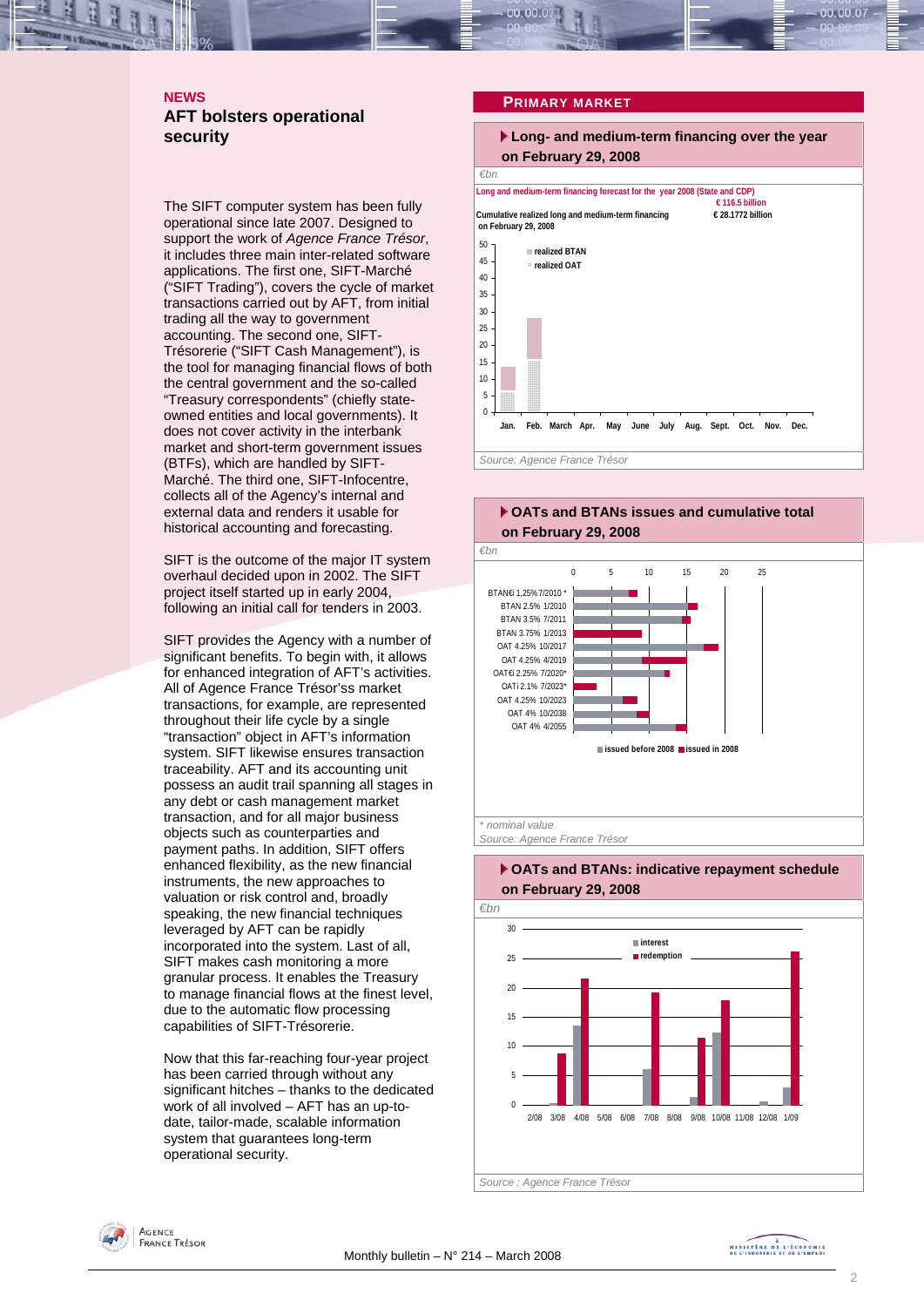## **OAT and BTAN auctions – February 2008**

|                               | OAT 10 years | OAT 10 years         | OAT 15 years | <b>BTAN 2 years</b> | <b>BTAN 3 years</b>  | <b>BTAN 5 years</b> |
|-------------------------------|--------------|----------------------|--------------|---------------------|----------------------|---------------------|
|                               | 10/25/2017   | 4/25/2019            | 10/25/2023   | 7/12/2010           | 7/12/2011            | 1/12/2013           |
|                               | 4.25%        | 4.25%                | 4.25%        | 2.5%                | 3.5%                 | 3.75%               |
| <b>Auction date</b>           | 2/7/2008     | 2/7/2008             | 2/7/2008     | 2/21/2008           | 2/21/2008            | 2/21/2008           |
| Settlement date               | 2/12/2008    | 2/12/2008            | 2/12/2008    | 2/26/2008           | 2/26/2008            | 2/26/2008           |
| Amount announced              |              | $< 5.200 -- 5.700 >$ |              |                     | $< 5,000 -- 5,500 >$ |                     |
| Bid amount                    | 7.320        | 4,320                | 4.885        | 3,860               | 3,565                | 6.157               |
| Amount served                 | 2,275        | 1,620                | 1,605        | 1,225               | 1.095                | 2,857               |
| of which: NCTs before auction | 0            | 0                    | $\Omega$     | $\Omega$            | 0                    | $\Omega$            |
| NCTs after auction            | 0.429        | 0.101                | 0.292        | $\theta$            | 0                    | $\theta$            |
| <b>Total issued amount</b>    | 2.704        | 1.721                | 1.897        | 1.225               | 1.095                | 2,857               |
| Bid-to-cover ratio            | 3,22         | 2,67                 | 3,04         | 3.15                | 3.26                 | 2,16                |
| Weighted average price        | 101,87%      | 101.36%              | 99.11%       | 97,89%              | 99,86%               | 100,31%             |
| Yield to maturity             | 4,01%        | 4.10%                | 4,33%        | 3,44%               | 3,54%                | 3,68%               |
| Indexation coefficient*       |              | ۰                    |              |                     |                      |                     |
| * as of the settlement date   |              |                      |              |                     |                      |                     |

00.00.0

 *Source: Agence France Trésor* 

*€m* 

*€m* 

 **BTF auctions – February 2008 BTF BTF BTF BTF BTF**

|                            | short term | 2 month   | 3 month   | 6 month   | 1 year    |
|----------------------------|------------|-----------|-----------|-----------|-----------|
| <b>Auction date</b>        | 2/4/2008   |           | 2/4/2008  | 2/4/2008  |           |
| Settlement date            | 2/7/2008   |           | 2/7/2008  | 2/7/2008  |           |
| Maturity                   | 3/6/2008   |           | 4/30/2008 | 7/17/2008 |           |
| <b>Total issued amount</b> | 2,000      |           | 2,850     | 2,182     |           |
| Weighted average rate      | 3.904%     |           | 3.880%    | 3.855%    |           |
| <b>Auction date</b>        |            |           | 2/11/2008 |           | 2/11/2008 |
| Settlement date            |            |           | 2/14/2008 |           | 2/14/2008 |
| Maturity                   |            |           | 5/15/2008 |           | 1/15/2009 |
| <b>Total issued amount</b> |            |           | 2,801     |           | 2,203     |
| Weighted average rate      |            |           | 3.856%    |           | 3.497%    |
| <b>Auction date</b>        |            | 2/18/2008 | 2/18/2008 | 2/18/2008 |           |
| Settlement date            |            | 2/21/2008 | 2/21/2008 | 2/21/2008 |           |
| Maturity                   |            | 4/10/2008 | 5/15/2008 | 8/14/2008 |           |
| <b>Total issued amount</b> |            | 1,008     | 2,812     | 1,602     |           |
| Weighted average rate      |            | 3.893%    | 3.891%    | 3.790%    |           |
| <b>Auction date</b>        |            | 2/25/2008 | 2/25/2008 |           | 2/25/2008 |
| Settlement date            |            | 2/28/2008 | 2/28/2008 |           | 2/28/2008 |
| Maturity                   |            | 5/7/2008  | 5/29/2008 |           | 2/12/2009 |
| <b>Total issued amount</b> |            | 1,031     | 2,618     |           | 1,623     |
| Weighted average rate      |            | 3.904     | 3.915     |           | 3.671     |



 $-00.00.07$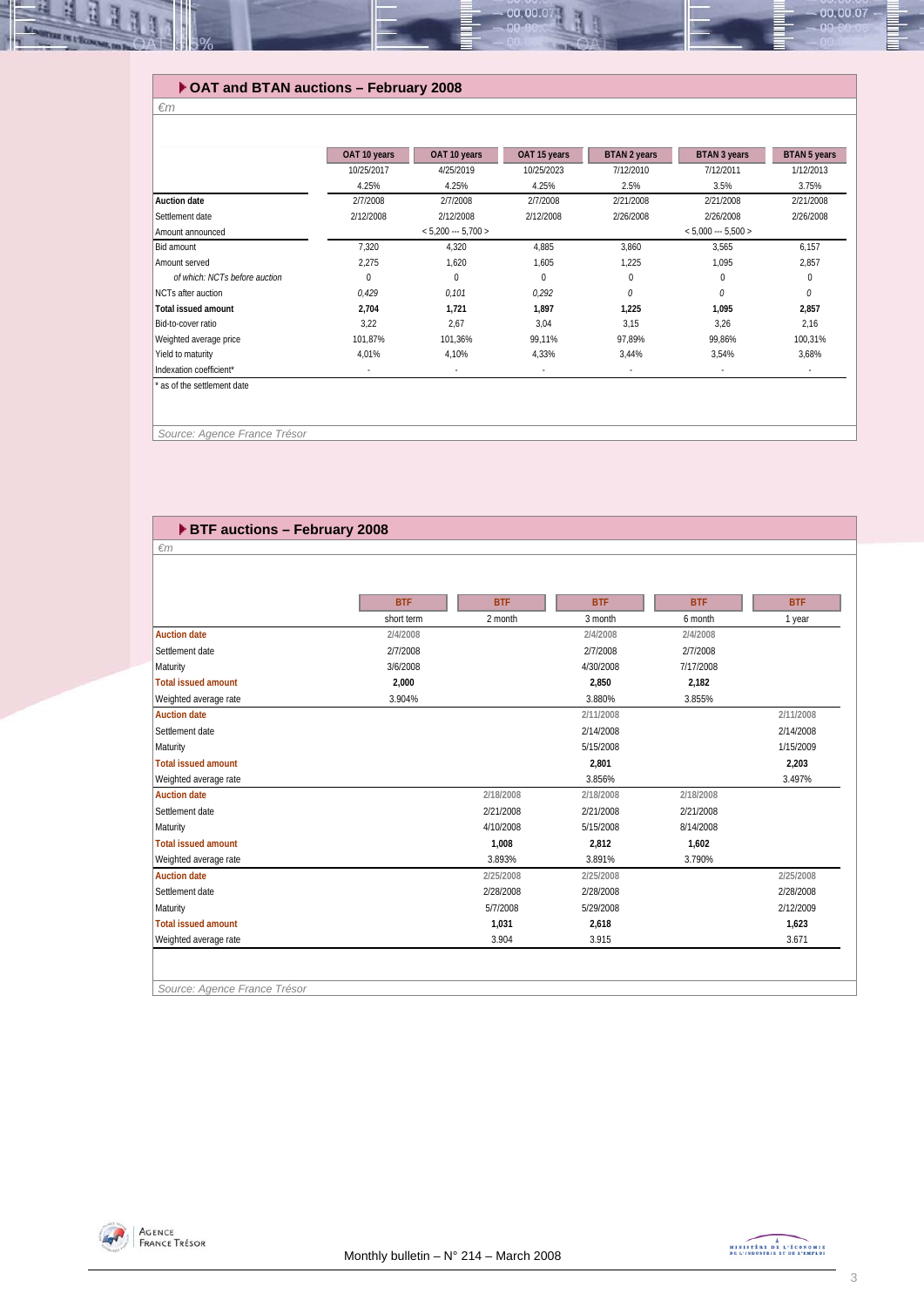<span id="page-3-0"></span>







*(1) difference between the yield of the OAT 4% April 2013 and the yield of the OATi 2.5% July 2013 (2) difference between the yield of the OAT 5% April 2012 and the yield of the OAT€i 3% July 2012 (3) difference between the yield of the OAT 5.5% April 2029 and the yield of the OATi 3.4% July 2029 (4) difference between the yield of the OAT 5.75% October 2032 and the yield of the OAT€i 3.15% July 2032* 

| $\blacktriangleright$ Negotiable government debt and swaps |          |          |          |         |          |         |         |                |                 |
|------------------------------------------------------------|----------|----------|----------|---------|----------|---------|---------|----------------|-----------------|
| €bn                                                        |          |          |          |         |          |         |         |                |                 |
|                                                            | end      | end      | end      | end     | end      | end     | end     | end of January | end of February |
|                                                            | 2001     | 2002     | 2003     | 2004    | 2005     | 2006    | 2007    | 2008           | 2008            |
| Negotiable government debt                                 |          |          |          |         |          |         |         |                |                 |
| outstanding                                                | 653      | 717      | 788      | 833     | 877      | 877     | 921     | 922            | 945             |
| OAT                                                        | 443      | 478      | 512      | 552     | 593      | 610     | 641     | 648            | 658             |
| <b>BTAN</b>                                                | 158      | 151      | 167      | 184     | 189      | 200     | 202     | 190            | 195             |
| <b>BTF</b>                                                 | 52       | 88       | 109      | 97      | 95       | 66      | 78      | 84             | 92              |
| <b>Swaps outstanding</b>                                   | 37       | 61       | 61       | 61      | 52       | 44      | 42      | 41             | 40              |
| Average maturity of the negotiable debt                    |          |          |          |         |          |         |         |                |                 |
| before swaps                                               | 6 years  | 5 years  | 5 years  | 6 years | 6 years  | 7 years | 7 years | 7 years        | 7 years         |
|                                                            | 47 days  | 343 days | 297 days | 79 days | 267 days | 45 days | 51 days | 96 days        | 63 days         |
| after swaps                                                | 5 years  | 5 years  | 5 years  | 6 years | 6 years  | 7 years | 7 years | 7 years        | 7 years         |
|                                                            | 358 days | 266 days | 235 days | 33 days | 228 days | 16 days | 29 days | 76 days        | 43 days         |
|                                                            |          |          |          |         |          |         |         |                |                 |
|                                                            |          |          |          |         |          |         |         |                |                 |
|                                                            |          |          |          |         |          |         |         |                |                 |
| Source: Agence France Trésor                               |          |          |          |         |          |         |         |                |                 |



MINISTRE DE L'ÉCONOMIE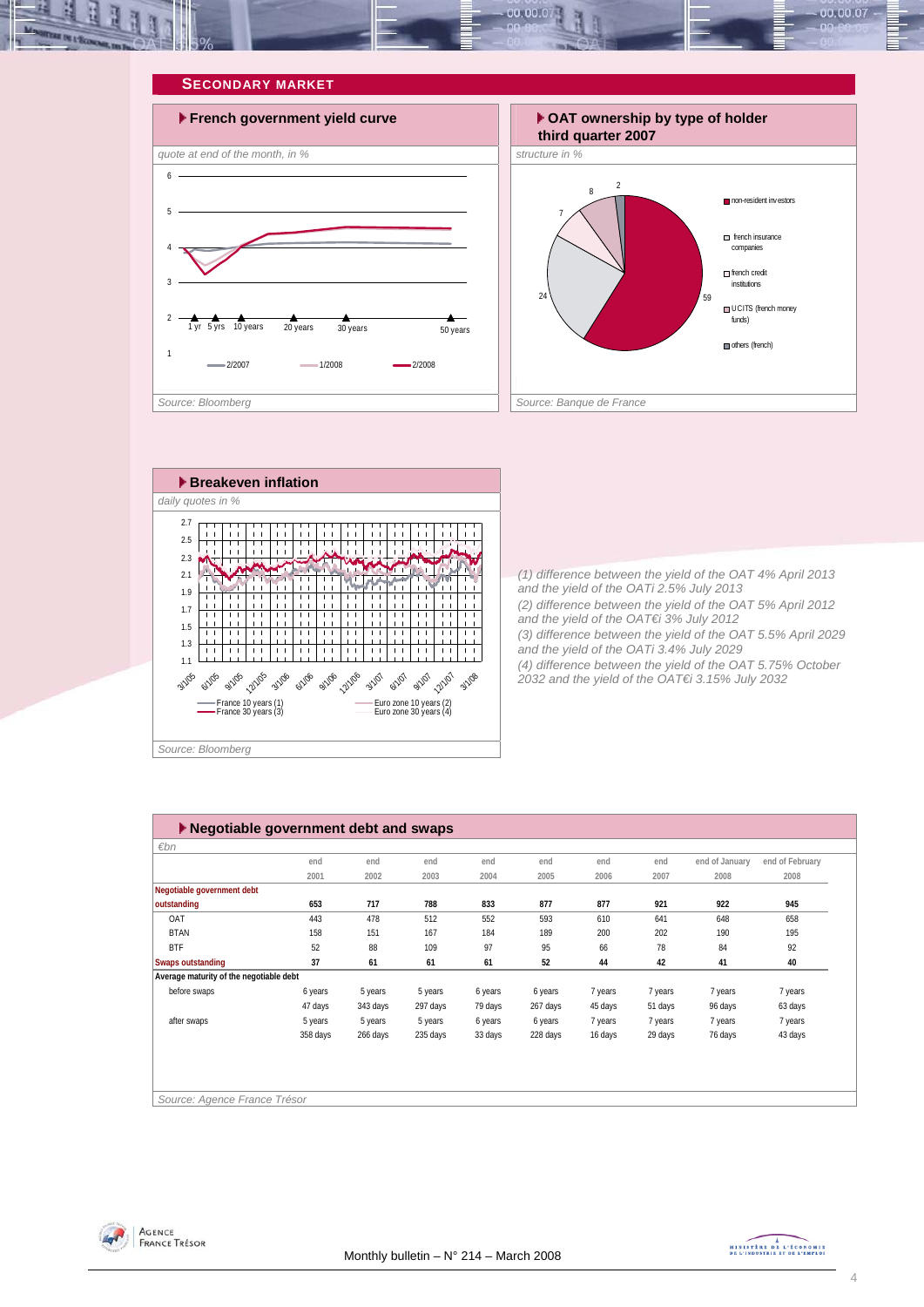

00.001







MINISTRE DE L'ÉCONOMIE

00.00.07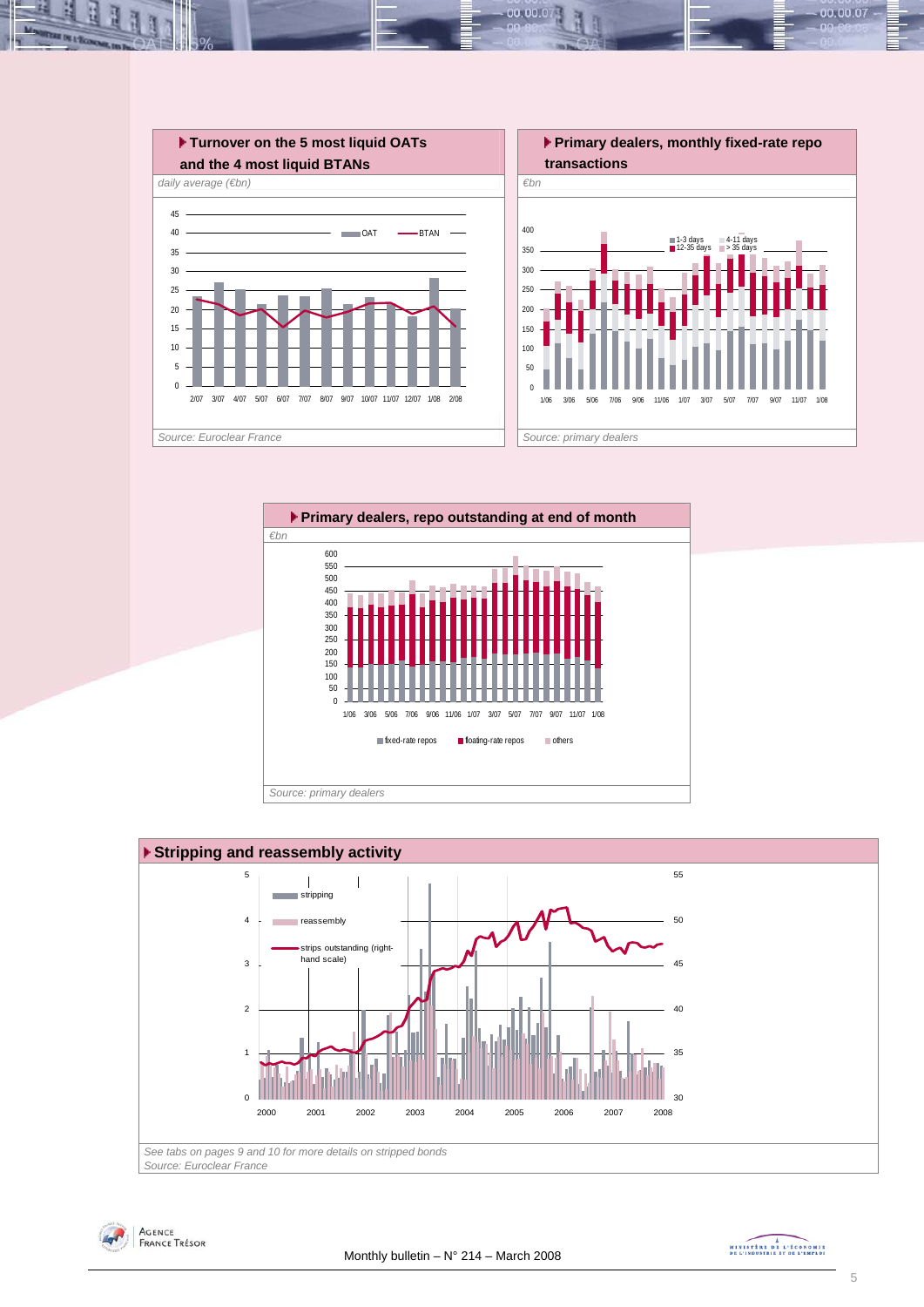#### <span id="page-5-0"></span>**TRIBUNE**

# **Rising inflation uncertainty and the demand for inflation-linked bonds**

**By Markus Heider, Inflation strategy, Deutsche Bank AG London** 

The market for inflation-linked assets has experienced significant growth over the past five years, with breadth and depth in terms of players and instruments increasing strongly. At the beginning, investors were mainly "buy and hold" domestic financial institutions. Then the growing liquidity of inflation-linked bonds (ILB) and the completion of real-yield curves particularly into the 5 year maturity have opened the door to more speculative investors.

Today all G7 governments issue ILB (or linkers) and more and more emerging markets do so as well; the total market value of outstanding industrial country sovereign linkers is around EUR1trn—EUR140bn of which are French government bonds—, while corporate issuers have started to enter the market as well, in particular in the UK. Perhaps paradoxically this growth has



occurred in a stable and low inflation environment.. But given linkers' attractive risk/return profile, various theoretical and empirical studies have pointed to the benefits of holding linkers as part of a diversified portfolio, creating a structural and global demand for ILB.

The recent acceleration in global inflation rates and perceived increase in inflation uncertainty is now spurring the demand from investors looking more to hedge the inflation risk than to add diversification in their portfolio. If the primary reason to save is to secure future consumption and linkers offer real value certainty, they must be an asset of choice; arguably, ILB are the only asset class that provides a true protection against the risk of inflation as the inflation-hedging qualities of other so-called 'real assets' such as real estate or equity generally do not stand up to empirical verification. While 'money-illusion' may lead savers to underestimate the inflation risks in a low inflation environment, with inflation uncertainty rising retail demand for inflation protection has been growing in the last six months.

Besides, Asset-Liability Management (ALM) driven demand is rising significantly. For investors with inflation-indexed liabilities such as pension funds and insurance companies, linkers represent a very convenient instrument for assetliability matching purposes. Pension funds started slowly to re-allocate their assets into ILB mainly encouraged by changing regulations rather than the perception of an inflation risk. Today's high inflation uncertainty is raising the awareness of such a risk and may accelerate the demand for inflation hedges. Such potential demand is large. In 2005, a working group of the Euro Debt Market Association (AMTE, 2005) estimated that a (conservative) asset allocation of 5% would put the potential size of pension fund demand at EUR360bn for six euro area countries, which compares to a total size of the euro area ILB market of currently roughly EUR250bn. Moreover, demographic factors like ageing societies and changes in longevity assumptions tend to increase pension funds' inflation exposure providing further arguments for more active demand for inflation-linked assets.

In a nutshell, there are good reasons to believe that demand for inflation protection will remain strong if not strengthen; the outlook for inflation-linked markets remains promising, indeed.

#### *AMTE (2005): "Inflation-linked products in the Euroe area: An AMTE working group to standardise, develop and promote the asset class"*

*NB: this Agence France Trésor forum offers economists an opportunity to express their personal opinion. Thus, the above article strictly reflects the author's view, and should not be construed as expressing the viewpoints of Agence France Trésor or the Ministry of the Economy, Industry and Employment.* 

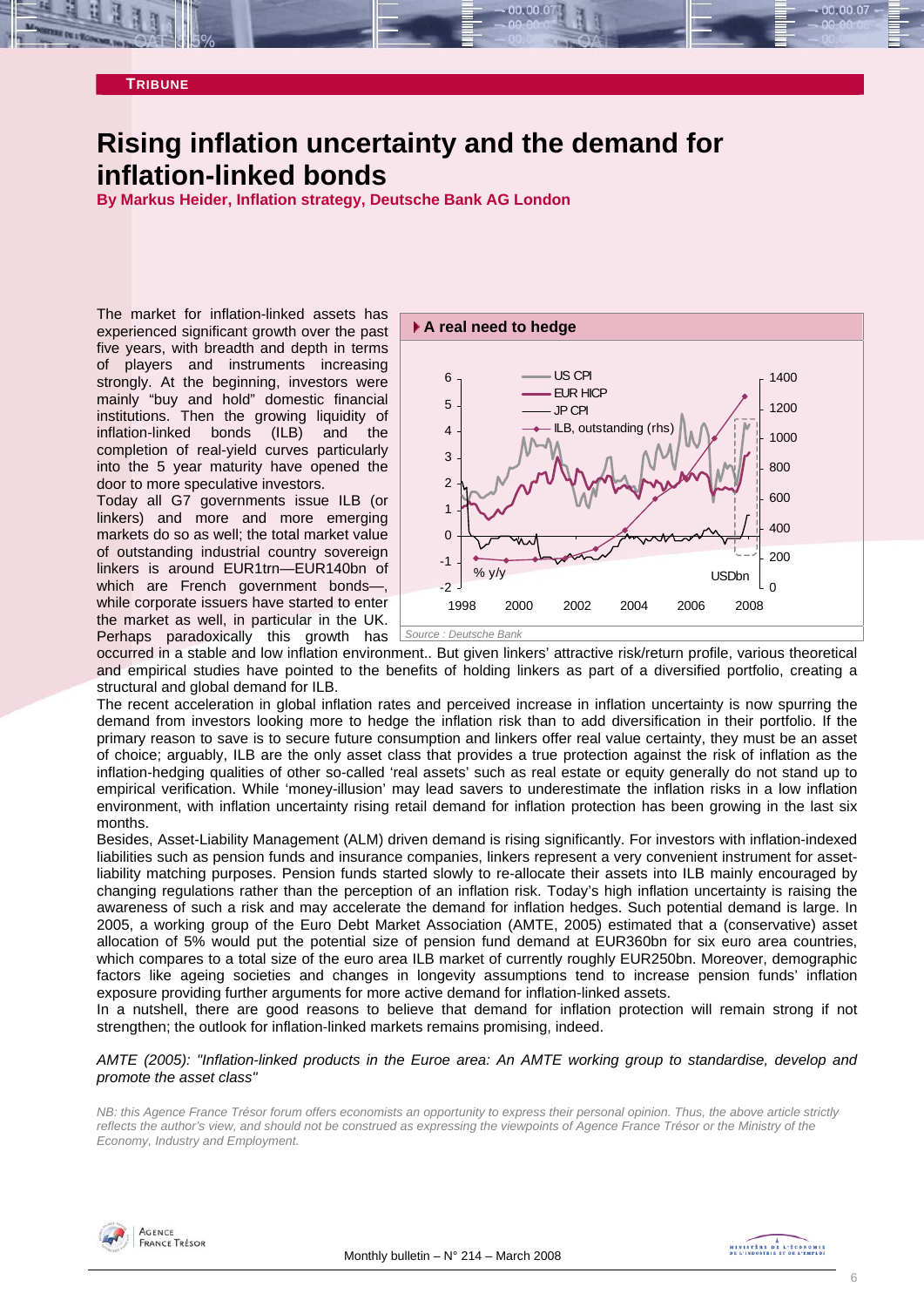<span id="page-6-0"></span>

## **THE FRENCH ECONOMY**

| $\blacktriangleright$ Macro-economic forecast |               | $\blacktriangleright$ Recent economic indicators |               |                                          |
|-----------------------------------------------|---------------|--------------------------------------------------|---------------|------------------------------------------|
| Real growth rate as a %                       |               |                                                  |               |                                          |
|                                               | 2006          | 2007                                             | 2008          | Industrial output*, year-on-year         |
| French GDP                                    | $< 2 - 2.5 >$ | $< 2 - 2.5 >$                                    | $< 2 - 2.5 >$ | Household consumption*, year-on-year     |
| Euro zone GDP                                 | 2.8           | 2.6                                              | 2.3           | Unemployment rate (ILO)                  |
| Household consumption                         | 2.1           | 2.0                                              | 2.5           | Consumer prices, year-on-year            |
| <b>Business investment</b>                    | 4.1           | 4.5                                              | 4.8           | all items<br>all items excluding tobacco |
| <b>Exports</b>                                | 5.5           | 3.6                                              | 5.7           | Trade balance, fob-fob, sa               |
| Imports                                       | 6.8           | 4.4                                              | 5.5           | <b>H</b>                                 |
| Consumer prices                               | 1.6           | 1.3                                              | 1.6           | Current account balance, sa              |
| (year-on-year)                                |               |                                                  |               | ×                                        |
|                                               |               |                                                  |               | 10-year constant maturity rate (TFC10)   |

| $\blacktriangleright$ Recent economic indicators |               |            |  |  |  |  |
|--------------------------------------------------|---------------|------------|--|--|--|--|
|                                                  |               |            |  |  |  |  |
| Industrial output*, year-on-year                 | 1.2%          | 12/2007    |  |  |  |  |
| Household consumption*, year-on-year             | 2.3%          | 1/2008     |  |  |  |  |
| Unemployment rate (ILO)                          | 7.5%          | 12/2007    |  |  |  |  |
| Consumer prices, year-on-year                    |               |            |  |  |  |  |
| all items                                        | 2.8%          | 1/2008     |  |  |  |  |
| all items excluding tobacco                      | 2.8%          | 1/2008     |  |  |  |  |
| Trade balance, fob-fob, sa                       | $-4.0$ FUR bn | 12/2007    |  |  |  |  |
| и                                                | $-4.7$ FUR bn | 11/2007    |  |  |  |  |
| Current account balance, sa                      | -2.7 FUR bn   | 12/2007    |  |  |  |  |
|                                                  | $-3.6$ FUR bn | 11/2007    |  |  |  |  |
| 10-year constant maturity rate (TEC10)           | 4.09%         | 02/29/2008 |  |  |  |  |
| 3-month interest rate (Euribor)                  | 4.384%        | 02/29/2008 |  |  |  |  |
| FUR/USD                                          | 1.5167        | 02/29/2008 |  |  |  |  |
| EUR / JPY                                        | 158.03        | 02/29/2008 |  |  |  |  |
|                                                  |               |            |  |  |  |  |

*Source: Ministry of the Economy, Industry and Employment Draft Budget Bill 2008* 

*\*manufactured goods –* 

*Source: Insee; Ministry of the Economy, Industry and Employment; Banque de France* 





|                    |          |          |         | end of January level |         |
|--------------------|----------|----------|---------|----------------------|---------|
|                    | 2005     | 2006     | 2006    | 2007                 | 2008    |
| General budget     |          |          |         |                      |         |
| balance            | $-45.15$ | $-42.48$ | $-1.35$ | $-0.66$              | $-3.48$ |
| revenue            | 249.11   | 230.40   | 15.39   | 20.14                | 18.02   |
| expenditure        | 294.27   | 272.88   | 16.73   | 20.80                | 21.50   |
| Balance of special |          |          |         |                      |         |
| Treasury accounts  | 1.68     | 3.48     | $-5.45$ | $-5.03$              | $-3.13$ |
| General budget     |          |          |         |                      |         |
| outturn            | $-43.47$ | $-39.00$ | $-6.79$ | $-5.69$              | $-6.61$ |
|                    |          |          |         |                      |         |
|                    |          |          |         |                      |         |



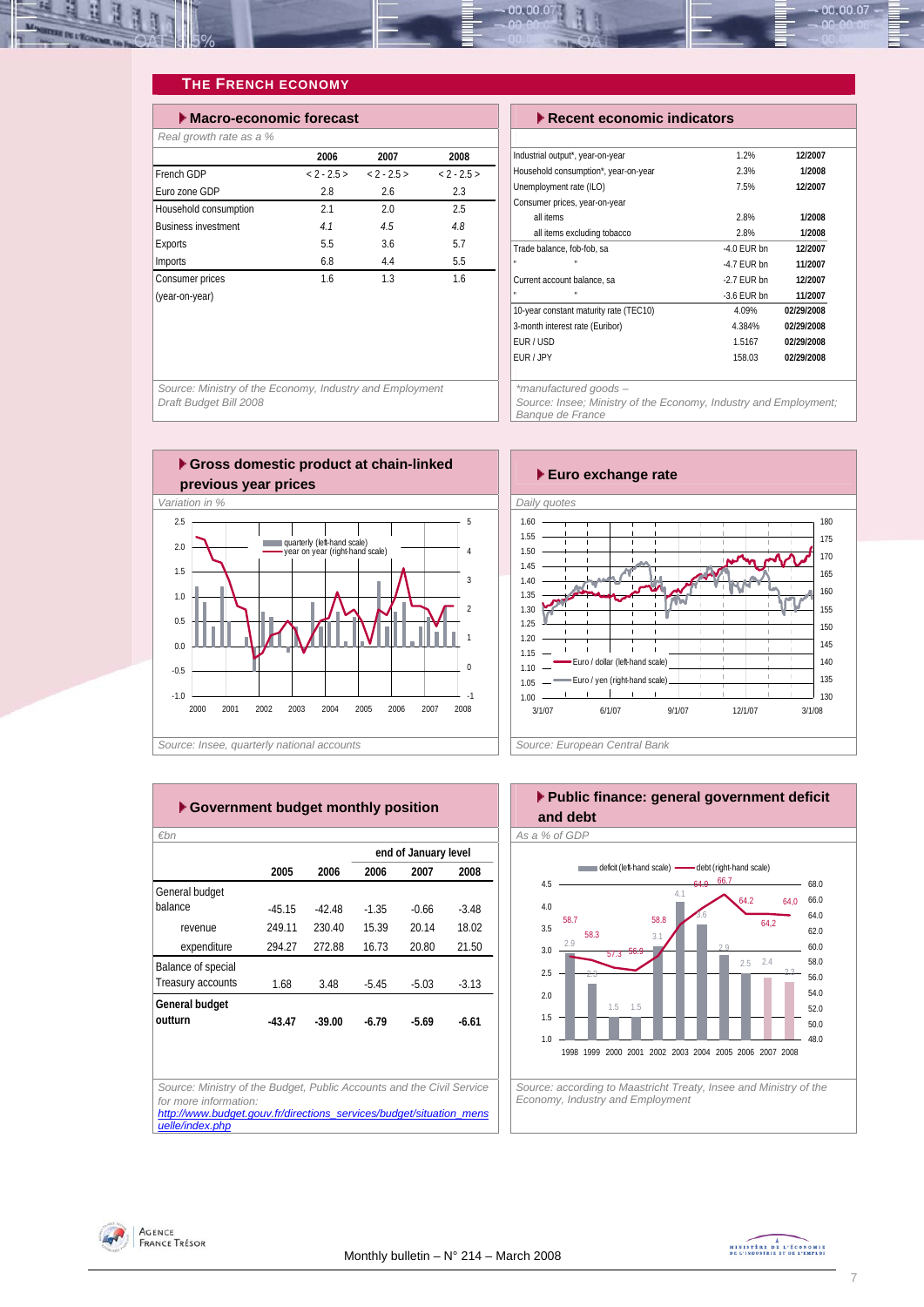<span id="page-7-0"></span>

00.00.0



#### **INTERNATIONAL COMPARISONS**





00.00.07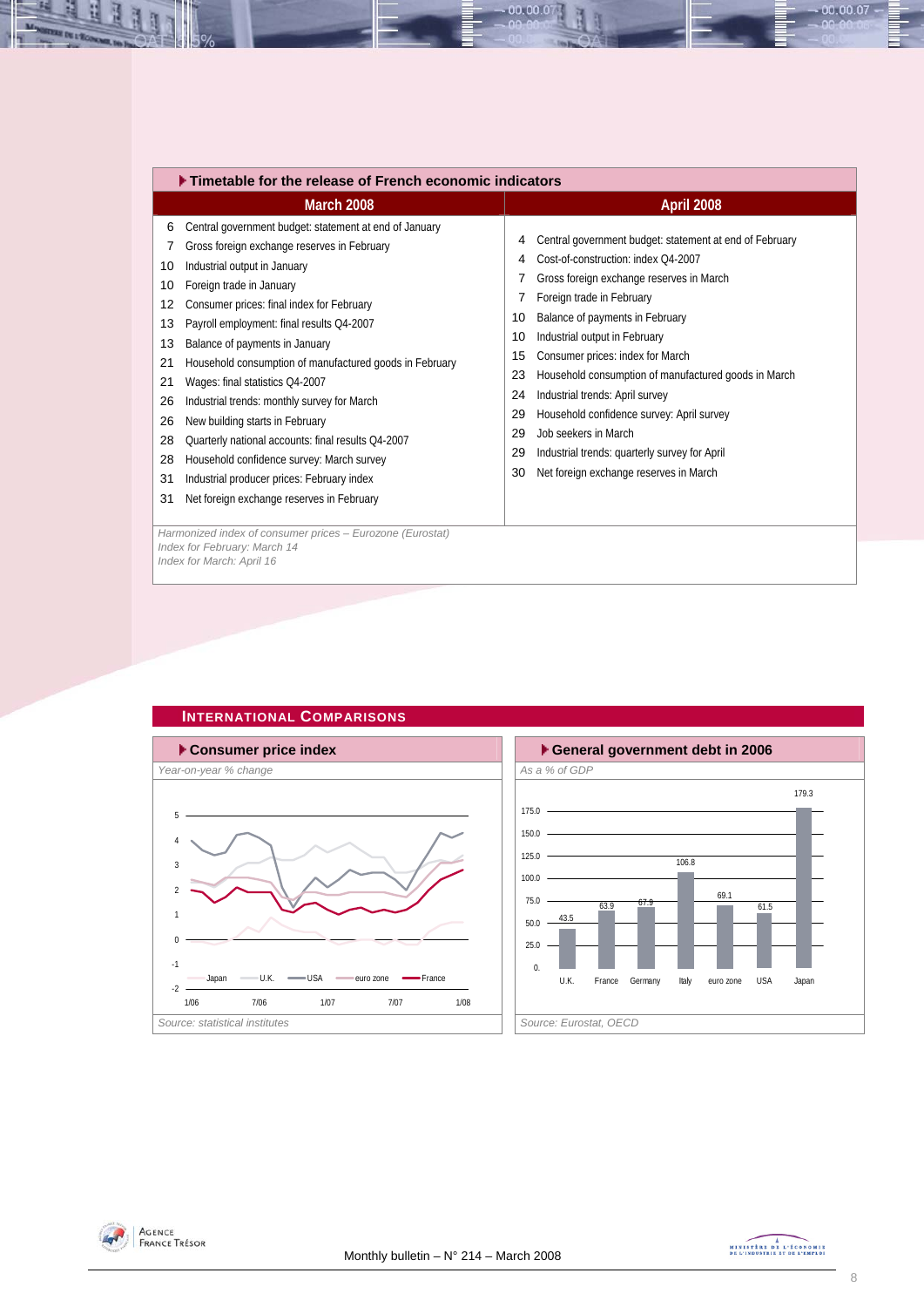#### **FRENCH GOVERNMENT NEGOTIABLE DEBT OUTSTANDING -** *DETTE NEGOCIABLE DE L'ETAT*

 $00,00,0$ 

 **OAT au 29 février 2008** */ fungible Treasury bonds at February 29, 2008*

| En euros                                                        |                                                                                                        |                                                                          |                                                            |                                                    |                                           |                                                |                                                                                                     |                                                                          |                                                           |                                |                                |
|-----------------------------------------------------------------|--------------------------------------------------------------------------------------------------------|--------------------------------------------------------------------------|------------------------------------------------------------|----------------------------------------------------|-------------------------------------------|------------------------------------------------|-----------------------------------------------------------------------------------------------------|--------------------------------------------------------------------------|-----------------------------------------------------------|--------------------------------|--------------------------------|
| <b>CODE ISIN</b><br><b>Euroclear France</b>                     | Libellé de l'emprunt /<br><b>Bond</b>                                                                  | <b>Encours / Outstanding</b>                                             | Coefficient<br>d'indexation /<br>indexation<br>coefficient | Valeur nominale/ démembré<br>face value / stripped |                                           | <b>CODE ISIN</b><br><b>Euroclear France</b>    | Libellé de l'emprunt /<br><b>Bond</b>                                                               | <b>Encours / Outstanding</b>                                             | Coefficient<br>d'indexation.<br>indexation<br>coefficient | Valeur nominale/ face<br>value | démembré<br>/stripped          |
| FR0000570632<br>FR0000570665                                    | Échéance 2008<br>OAT 5.25% 25 avril 2008<br>OAT 8,5% 25 octobre 2008<br>Échéance 2009                  | 39 326 343 494<br>21 542 182 367<br>17 784 161 127<br>64 392 106 220     |                                                            |                                                    | 944 240 000<br>4 191 570 000              | FR0010415331<br>FR00102351761<br>FR0010517417  | Échéance 2017<br>OAT 3.75% 25 avril 2017<br>OATi 1% 25 juillet 2017<br>OAT 4,25% 25 octobre 2017    | 49 733 137 700<br>19 990 000 000<br>14 836 137 700 (1)<br>14 907 000 000 | 1,04738                                                   | (14165000000)                  | 314 000 000<br>180 000 000     |
| FR0000570673V<br>FR0000571432<br>FR0000571424 I<br>FR0000186199 | OAT TEC10 25 janvier 2009<br>OAT 4% 25 avril 2009<br>OATi 3% 25 juillet 2009<br>OAT 4% 25 octobre 2009 | 9 853 044 498<br>18 640 258 371<br>16 054 666 313 (1)<br>19 844 137 038  | 1,16242                                                    | (13811416109)                                      | 1 397 890 000<br>675 030 000              | FR0000189151<br>FR0000570921<br>FR0000570954 C | Échéance 2019<br>OAT 4.25% 25 avril 2019<br>OAT 8.5% 25 octobre 2019<br>ETAT 9,82% 31 décembre 2019 | 27 924 941 765<br>19 065 000 000<br>8 844 392 893<br>15 548 872 (2)      |                                                           | (6692154)                      | 235 590 000<br>3 968 690 000   |
| FR0000186603<br>FR0000187023                                    | Échéance 2010<br>OAT 5,5% 25 avril 2010<br>OAT 5.5% 25 octobre 2010                                    | 31 162 742 970<br>15 311 719 352<br>15 851 023 618                       |                                                            |                                                    | 494 920 000<br>1 363 780 000              | FR00100505591<br>FR0010192997                  | Échéance 2020<br>OAT€i 2,25% 25 juillet 2020<br>Échéance 2021<br>OAT 3,75% 25 avril 2021            | 13 994 540 440<br>13 994 540 440 (1)<br>19 857 000 000<br>19 857 000 000 | 1.10428                                                   | (12 673 000 000)               | 480 540 000                    |
| FR0000570731<br>FR00100943751<br>FR0000187874                   | Échéance 2011<br>OAT 6.5% 25 avril 2011<br>OATi 1,6% 25 juillet 2011<br>OAT 5% 25 octobre 2011         | 48 808 708 002<br>19 572 445 710<br>15 181 375 960 (1)<br>14 054 886 332 | 1.08578                                                    | (13982000000)                                      | 864 130 000<br>339 940 000                | FR0000571044<br>FR0000571085                   | Échéance 2022<br>OAT 8,25% 25 avril 2022<br>Échéance 2023<br>OAT 8.5% 25 avril 2023                 | 1 243 939 990<br>1 243 939 990<br>22 019 245 903<br>10 606 195 903       |                                                           |                                | 884 150 000<br>7 119 940 000   |
| FR0000188328<br>FR00001880131                                   | Échéance 2012<br>OAT 5% 25 avril 2012<br>OAT€i 3% 25 juillet 2012                                      | 58 748 179 183<br>17 169 110 580<br>16 539 248 340 (1)                   | 1,14111                                                    | (14494000000)                                      | 982 050 000                               | FR0010585901<br>FR0010466938                   | OATi 2,1% 25 juillet 2023<br>OAT 4.25% 25 octobre 2023<br>Échéance 2025                             | 3 046 050 000 (1)<br>8 367 000 000<br>9671928118                         | 1.01535                                                   | (3000000000)                   | 260 000 000                    |
| FR0000188690<br>FR0000570780                                    | OAT 4,75% 25 octobre 2012<br>OAT 8,5% 26 décembre 2012<br>Échéance 2013                                | 19 554 122 924<br>5 485 697 339<br>52 114 208 044                        |                                                            |                                                    | 884 000 000                               | FR0000571150<br>FR0000571226 C                 | OAT 6% 25 octobre 2025<br>Échéance 2028<br>OAT zéro coupon 28 mars 2028                             | 9671928118<br>14 480 883<br>14 480 883 (3)                               |                                                           | (46232603)                     | 3 260 800 000                  |
| FR0000188989<br>FR00001889551<br>FR0010011130                   | OAT 4% 25 avril 2013<br>OATi 2,5% 25 juillet 2013<br>OAT 4% 25 octobre 2013                            | 19 137 183 879<br>15 380 266 486 (1)<br>17 596 757 679                   | 1,10317                                                    | (13 941 882 471)                                   | 190 450 000<br>236 820 000                | FR0000571218<br>FR00001864131                  | Échéance 2029<br>OAT 5.5% 25 avril 2029<br>OATi 3,4% 25 juillet 2029                                | 23 491 269 638<br>15 500 880 458<br>7 990 389 180 (1)                    | 1,1575                                                    | (6 903 144 000)                | 2 462 670 000                  |
| FR0010061242<br>FR0010112052                                    | Échéance 2014<br>OAT 4% 25 avril 2014<br>OAT 4% 25 octobre 2014                                        | 32 145 724 224<br>18 039 752 234<br>14 105 971 990                       |                                                            |                                                    | 261 380 000<br>149 550 000                | FR00001887991<br>FR0000187635                  | Échéance 2032<br>OAT€i 3,15% 25 juillet 2032<br>OAT 5,75% 25 octobre 2032                           | 28 515 717 540<br>9 777 717 540 (1)<br>18 738 000 000                    | 1,11886                                                   | (8739000000)                   | 6 585 650 000                  |
| FR0010163543<br>FR00101355251                                   | Échéance 2015<br>OAT 3,5% 25 avril 2015<br>OAT€i 1,6% 25 juillet 2015                                  | 46 746 064 813<br>18 055 313 893<br>11 240 750 920 (1)                   | 1,08209                                                    | (10388000000)                                      | 95 650 000<br>216 418 000                 | FR0010070060<br>FR0010371401                   | Échéance 2035<br>OAT 4,75% 25 avril 2035<br>Échéance 2038<br>OAT 4% 25 octobre 2038                 | 15 614 000 000<br>15 614 000 000<br>10 027 000 000<br>10 027 000 000     |                                                           |                                | 3 065 770 000<br>1 707 850 000 |
| FR0010216481<br>FR0010288357<br>FR0000187361                    | OAT 3% 25 octobre 2015<br>Échéance 2016<br>OAT 3.25% 25 avril 2016<br>OAT 5% 25 octobre 2016           | 17 450 000 000<br>42 483 000 000<br>20 461 000 000<br>22 022 000 000     |                                                            |                                                    | 55 840 000<br>65 950 000<br>1 272 580 000 | FR00104473671<br>FR0010171975                  | Échéance 2040<br>OAT€i 1,8% 25 juillet 2040<br>Échéance 2055<br>OAT 4% 25 avril 2055                | 5 006 945 020<br>5 006 945 020 (1)<br>14 926 000 000<br>14 926 000 000   | 1,03642                                                   | (4 831 000 000)                | 2 195 140 000                  |

*(1) Encours OAT indexées = valeur nominale x coefficient d'indexation / indexed bonds outstanding = face value x indexation coefficient (2) y compris intérêts capitalisés au 31/12/2007 / including coupons capitalized at 12/31/2007 ; non offerte à la souscription / not open to subscription (3) valeur actualisée au 31/03/2007 / actualized value at 03/31/2007 ; non offerte à la souscription / not open to subscription*

*OATi : OAT indexée sur l'indice français des prix à la consommation (hors tabac) / OAT indexed on the French consumer price index (excluding tobacco) OAT€i : OAT indexée sur l'indice des prix à la consommation harmonisé de la zone euro (hors tabac) / OAT indexed on the eurozone harmonized index of consumer price (excluding tobacco) TEC 10 : taux de l'échéance constante à 10 ans / yield of 10-year constant maturity Treasury* Average maturity 9 years and 241 days and 241 days and 241 days and 241 days and 241 days and 241 days and 241 days and 241 day

| Total OAT / total fungible Treasury bonds                  | 657 967 223 947      |
|------------------------------------------------------------|----------------------|
| Encours démembré /stripped outstanding                     | 47 402 978 000       |
| En % des lignes démembrables<br>As a % of strippable bonds | 7.38 %               |
| Durée de vie moyenne                                       | 9 ans et 230 jours   |
| Average maturity                                           | 9 years and 241 days |

<span id="page-8-0"></span>